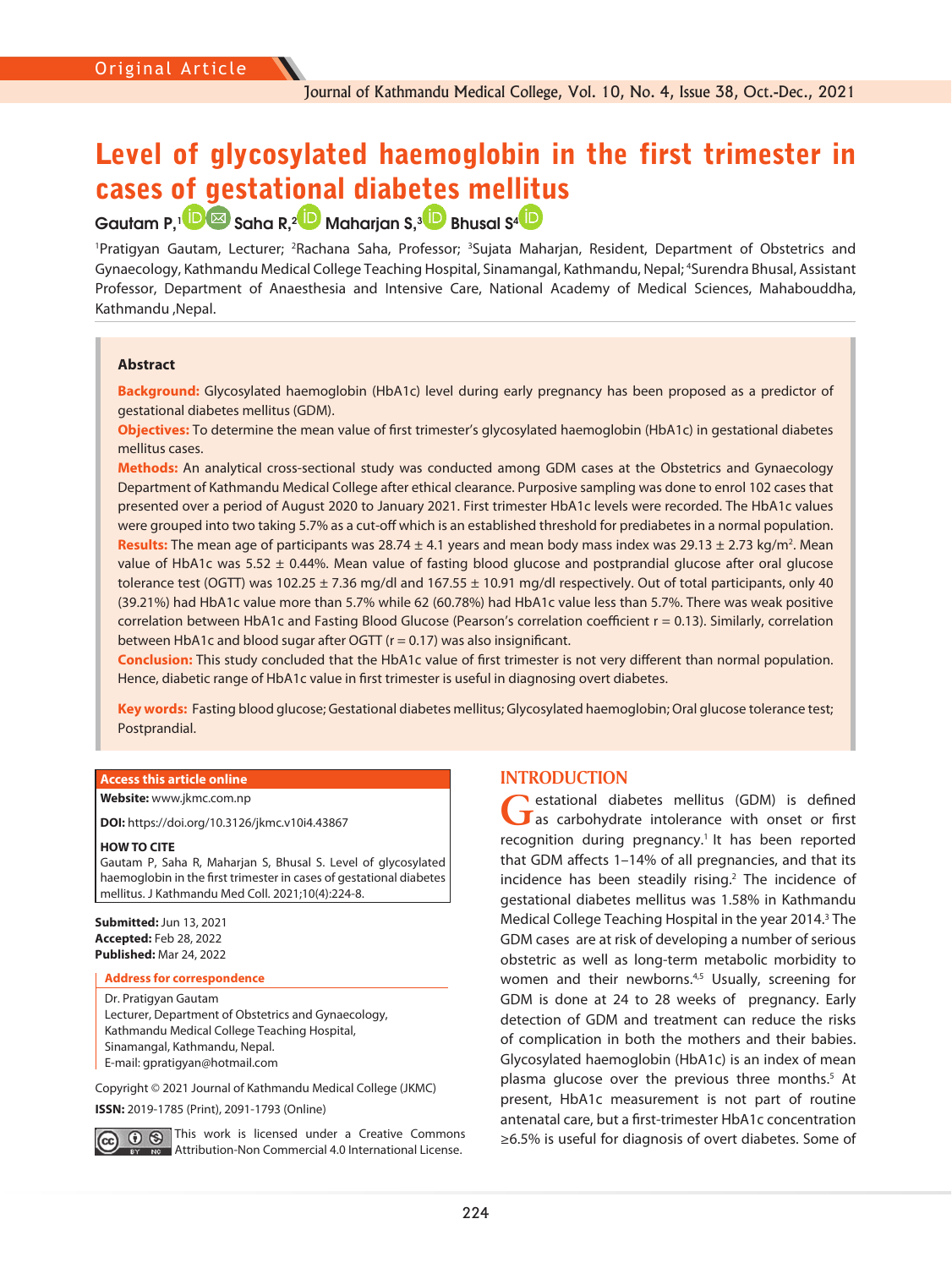the studies have shown that first trimester's HbA1c level between 5.5% and 6.5% was associated with an increased risk of GDM.1,6 Hence, the main aim of this study was to determine the mean value of first trimester's HbA1c in GDM cases.

## **METHODOLOGY**

This was an analytical cross-sectional study conducted at the Department of Obstetrics and Gynaecology, Kathmandu Medical College, Teaching Hospital over the six months period (August 2020 to January 2021). Prior permission for the study and ethical clearance were taken from the Institutional Review Committee of Kathmandu Medical College (Ref. 2207202003). For Sample size calculation, confidence coefficient of 0.95 was decided. Standard Deviation (SD) of 0.36 was taken with reference to the study by Khalafallah et al.<sup>4</sup> Sample size required was 102 gestational diabetes mellitus cases. Pregnant ladies whose HbA1c level from the first trimester was available were included. At the study site, HbA1c is routinely done during first trimester. Patients diagnosed as overt diabetes mellitus, anaemia (Hb <10 gm/dl), chronic liver disease, and renal insufficiency were excluded from the study. Study group was selected from the pregnant ladies having antenatal checkup at Kathmandu Medical College. During 24-28 weeks of pregnancy, fasting blood sugar (FBS) and oral glucose tolerance test (OGTT) was done and GDM was diagnosed based on either FBS or blood glucose after OGTT.

According to National Institute for Health and Care Excellence (NICE) guideline (2015),<sup>7</sup> Diabetes in pregnancy: management from preconception to the postnatal period article, the patients were categorised

as GDM cases on the basis of FBS and two hours OGTT value. The GDM cases were diagnosed if one of the values was deranged: i) Fasting plasma glucose: ≥101 mg/dl (5.6 mmol/L); and ii) 2.2 hours plasma glucose: ≥140 mg/dl (7.8 mmol/L) following 75 gm oral glucose load. In total, 102 pregnant ladies diagnosed with GDM were included for the study. For patient diagnosed as GDM, first trimester's HbA1c level was recorded. The HbA1c values were grouped into two taking 5.7% as a cut-off which is an established threshold for prediabetes in a normal population.

## **RESULTS**

Among 102 GDM cases, mean age was  $28.74 \pm 4.1$  years and mean body mass index (BMI) was  $29.13 \pm 2.73$  kg/m<sup>2</sup>. In present study, 52 (50.9%) of cases were primigravida followed by 42 (41.17%) were gravida 2, 7 (6.8%) were gravida 3 and 1 (0.98%) were gravida 4. Mean value of first trimester's HbA1c was  $5.52 \pm 0.44\%$ . In pregnant mother, who were classified as GDM based on FBS, the mean FBS value was  $102.25 \pm 7.36$  mg/dl. While for those who were classified as GDM based on blood sugar after two hours of OGTT, the mean value of postprandial blood sugar was  $167.55 \pm 10.91$  mg/dl. Out of total participants, only 40 (39.21%) had HbA1c value more than 5.7% while 62 (60.78%) patients had HbA1c value less than 5.7%. Hence the significant number of GDM cases had their first trimester's HbA1c value less than the prediabetic cutoff of 5.7% (Figure 1). There was weak positive correlation between HbA1c and FBS (Pearson's correlation coefficient,  $r = 0.13$ ; Figure 2). Similarly, correlation between HbA1c and blood sugar after OGTT  $(r = 0.17)$  was also insignificant (Figure 3).



**Figure 1: Frequency distribution of HbA1c**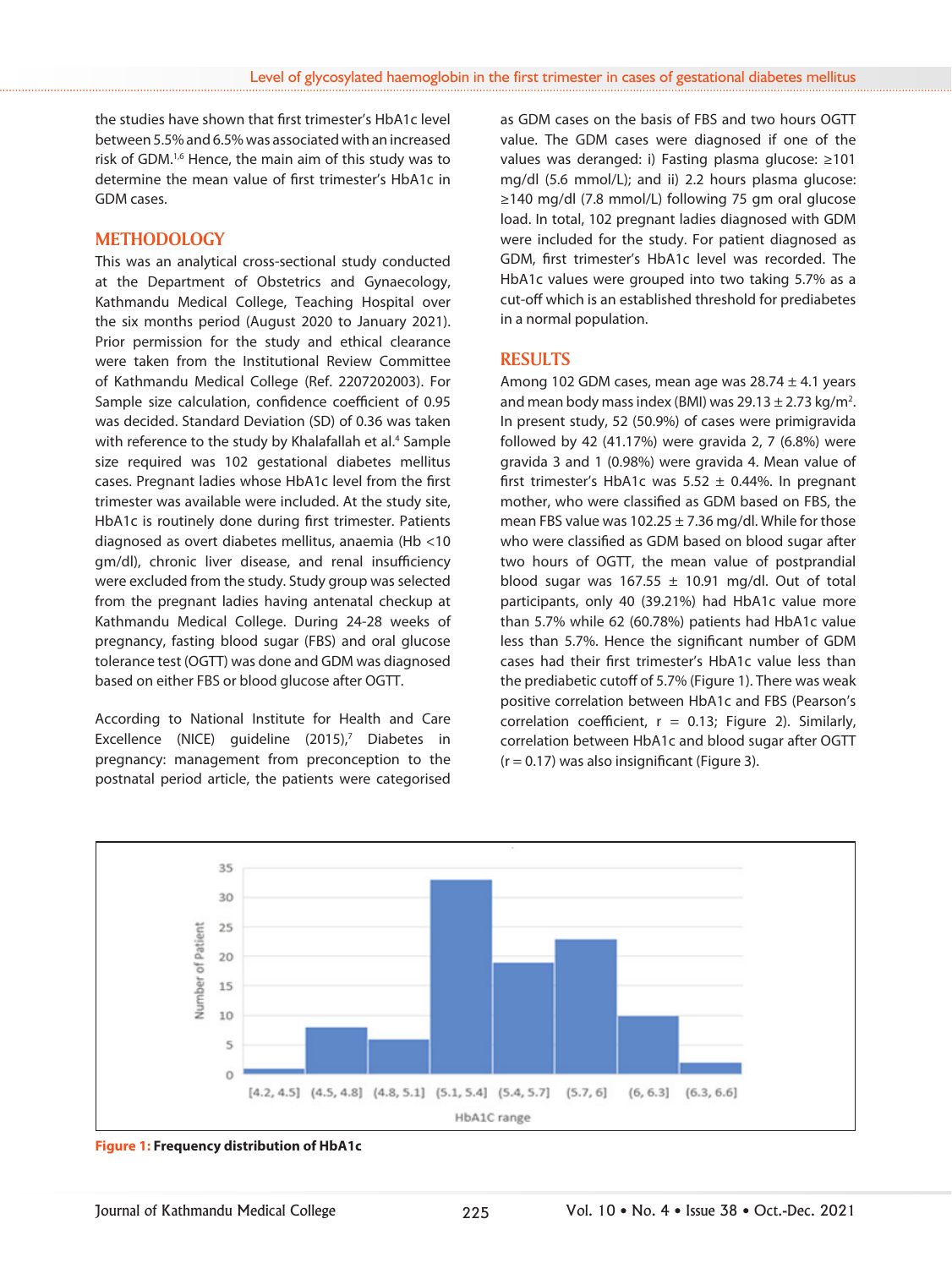#### Gautam P et al.



**Figure 2: Scatter plot of glycosylated haemoglobin and fasting blood sugar**



**Figure 3: Scatter plot of glycosylated haemoglobin and postprandial after oral glucose tolerance test**

## **DISCUSSION**

Globally, the prevalence of GDM is rising and there is wide variation in the prevalence due to ethnic heterogeneity among different population and also because of the different screening and diagnostic criteria being used. The OGTT is a cumbersome test that is time consuming and often poorly tolerated by pregnant ladies and sometimes it may delay the diagnosis and possibility of early treatment for the high-risk women. The testing of HbA1c, has been recently included as a diagnostic tool for diabetes in non-pregnant general population, but not yet recommended for the diagnosis of GDM by any current guidelines. This is because HbA1c is influenced by different factors such as anaemia, less haemoglobin glycosylation in the first trimester, increased red cell turnover, physiological hydraemia in pregnancy, slower intestinal passage, and nutritional changes. The HbA1c is an uncomplicated test, less time consuming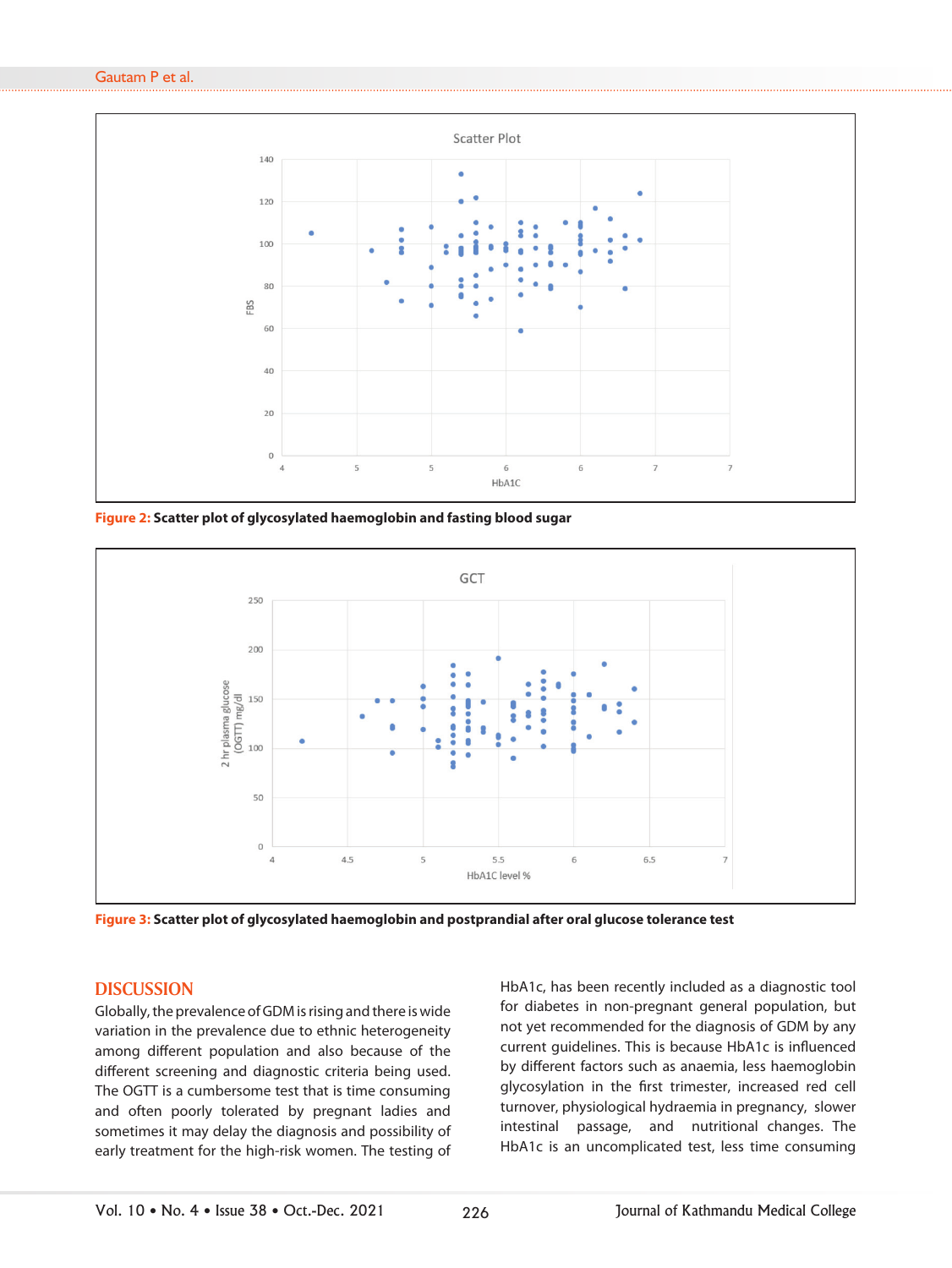does not require any specific patient preparation and is considered straightforward compared with the OGTT. Therefore, HbA1c (>6.5%) can be employed for diagnosis of overt diabetes during the first trimester. Also, some authors have proposed that HbA1c in prediabetic range (5.7-6.5%) is predictive of future GDM.8 The standard cut-off value of HbA1c for prediabetes was taken as ≥5.7 in reference to earlier studies.<sup>6</sup> Mean level of HbA1c was found to be  $5.52 \pm 0.44\%$  which is close to normal population (5.42  $\pm$  0.01). Versantvoort et al. studied HbA1c levels in healthy pregnant women and concluded that the cut off levels of HbA1c in first trimester for GDM cases was 5.4% and it is not different than this study.9 This shows that, HbA1c value during first trimester done in healthy and GDM cases is not different. Arbib et al. study showed that the mean HbA1c concentration (%) for all samples collected up to 12 weeks of gestation was  $5.43 \pm 0.42\%$ , which is similar to current study.<sup>5</sup> Various studies has shown that during first trimester (six weeks to eight weeks), there is fall in fasting blood sugar level and that ultimately leads to erythrocytes exposed to low level of sugar.10-12 Hence, leading to low glycosylated haemoglobin, which may explain the reason behind similar glycosylated haemoglobin at first trimester between GDM and healthy pregnant ladies. Study done by Amylid et al. concluded that women at risk for GDM have higher first-trimester HbA1c levels and values ≥6.0% (42 mmol/mol) are predictive of GDM, which is different than current study.<sup>13</sup>

This study was done at single hospital and HbA1c values were obtained by standard laboratory methods. The main limitation of present study is that we have no information on HbA1c values of non-gestational diabetes mellitus cases. Moreover, sample size of present study was small, which leads to a low prevalence of adverse outcome; therefore, subgroup analyses are of limited value.

## **CONCLUSION**

The glycosylated haemoglobin values in the first trimester in gestational diabetes mellitus cases of this study were not very different than normal population. Hence, glycosylated haemoglobin value during first trimester is not necessarily within prediabetic range in gestational diabetes mellitus cases. However, the diabetic range of glycosylated haemoglobin value in first trimester is useful in diagnosing overt diabetes.

### **ACKNOWLEDGEMENT**

The researchers would like to thank all the study participants included in this study for providing their valuable time and making this study possible. Researcher also thank Kathmandu Medical College for providing platform for data collection.

**Conflict of interest:** None **Source(s) of support:** None

## **REFERENCES**

- 1. Balaji V, Madhuri BS, Ashalatha S, Sheela S, Seshia V. A1C in gestational diabetes mellitus in Asian Indian women. Diabetes Care. 2007 Jul;30(7):1865- 7. [\[PubMed](https://pubmed.ncbi.nlm.nih.gov/17416790/) | Full Text | [DOI\]](https://doi.org/10.2337/dc06-2329)
- 2. Dubey D, Kunwar S, Gupta U. Mid-trimester glycosylated haemoglobin levels (HbA1c) and its correlation with oral glucose tolerance test (World Health Organization 1999). J Obstet Gynaecol Res. 2019 Apr;45(4):817-23. [\[PubMed](https://pubmed.ncbi.nlm.nih.gov/30618078/) | [Full Text](https://obgyn.onlinelibrary.wiley.com/doi/10.1111/jog.13916) | [DOI\]](https://doi.org/10.1111/jog.13916)
- 3. Bajracharya A, Saha R, Shakya A. Pregnancy outcome in gestational diabetes mellitus. J Kathmandu Med Coll. 2014 Jul-Sep;3(3):107-12. [\[Full Text](https://jkmc.com.np/ojs3/index.php/journal/article/view/719/705) | [DOI](https://doi.org/10.3126/jkmc.v3i3.12246)]
- 4. Khalafallah A, Phuah E, Al-Barazan AM, Nikakis I, Radford A, Clarkson W, et al. Glycosylated haemoglobin for screening and diagnosis of gestational diabetes mellitus. BMJ Open. 2016 Apr;6(4):e011059. [\[PubMed](https://pubmed.ncbi.nlm.nih.gov/27044587/) | [Full Text](https://bmjopen.bmj.com/content/6/4/e011059.long) | [DOI\]](https://doi.org/10.1136/bmjopen-2016-011059)
- 5. Arbib N, Shmueli A, Salman L, Krispin E, Toledano Y, Hadar E. First trimester glycosylated haemoglobin

as a predictor of gestational diabetes mellitus. Int J Gynaecol Obstet. 2019 May;145(2):158-63. [\[PubMed](https://pubmed.ncbi.nlm.nih.gov/30791100/) | [Full Text](https://obgyn.onlinelibrary.wiley.com/doi/10.1002/ijgo.12794) | [DOI\]](https://doi.org/10.1002/ijgo.12794)

- 6. Sujithra D, Mukherjee S, Sudha S. Glycated haemoglobin in early pregnancy as a predictor of gestational diabetes mellitus. Ind J Obstet Gynecol Res. 2018;5(3):327-30. [\[Full Text](https://www.ijogr.org/article-details/7314) | [DOI](https://doi.org/10.18231/2394-2754.2018.0075)]
- 7. National Institute for Health and Care Excellence. Diabetes in pregnancy: Management of diabetes and its complications from preconception to the postnatal period. NG3, Feb 2015. [\[Full Text](https://www.nice.org.uk/guidance/ng3)]
- 8. Seo JY, Hwang SS, Kim JH, Lee YA, Lee SY, Shin CH, et al. Distribution of glycated haemoglobin and its determinants in Korean youth and young adults: A nationwide population-based study. Sci Rep. 2018 Jan 31;8(1):1962. [[PubMed](https://pubmed.ncbi.nlm.nih.gov/29386645/) | [Full Text](https://www.nature.com/articles/s41598-018-20274-8) | [DOI](https://doi.org/10.1038/s41598-018-20274-8)]
- 9. Versantvoort ARE, Roosmalen J, Radder JK. Course of HbA1c in non-diabetic pregnancy related to birth weight. Neth J Med. 2013 Jan;71:22-5. [[PubMed](https://pubmed.ncbi.nlm.nih.gov/23412819/) | [Full Text\]](https://www.njmonline.nl/getpdf.php?id=1258)